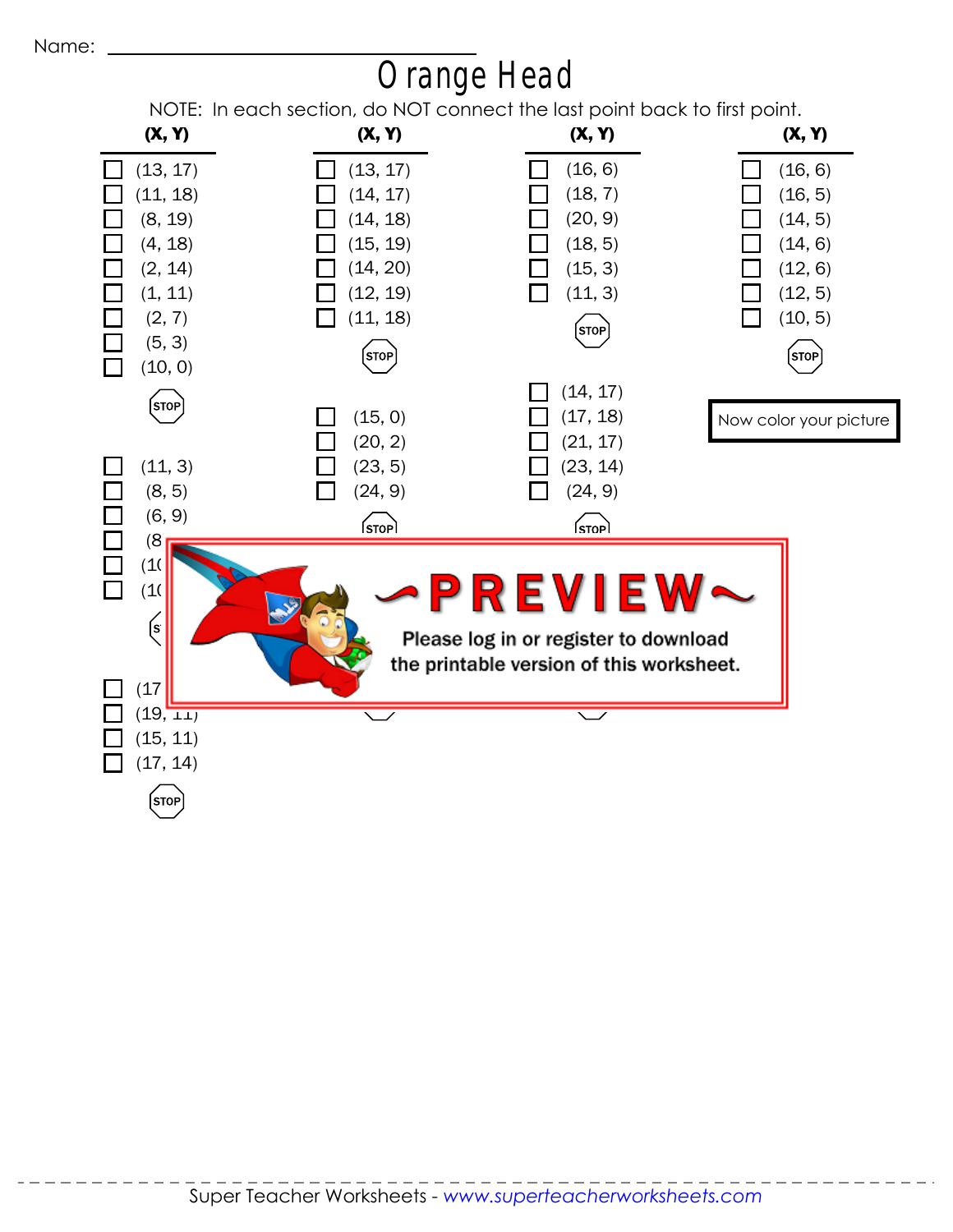

Orange Head Orange Head